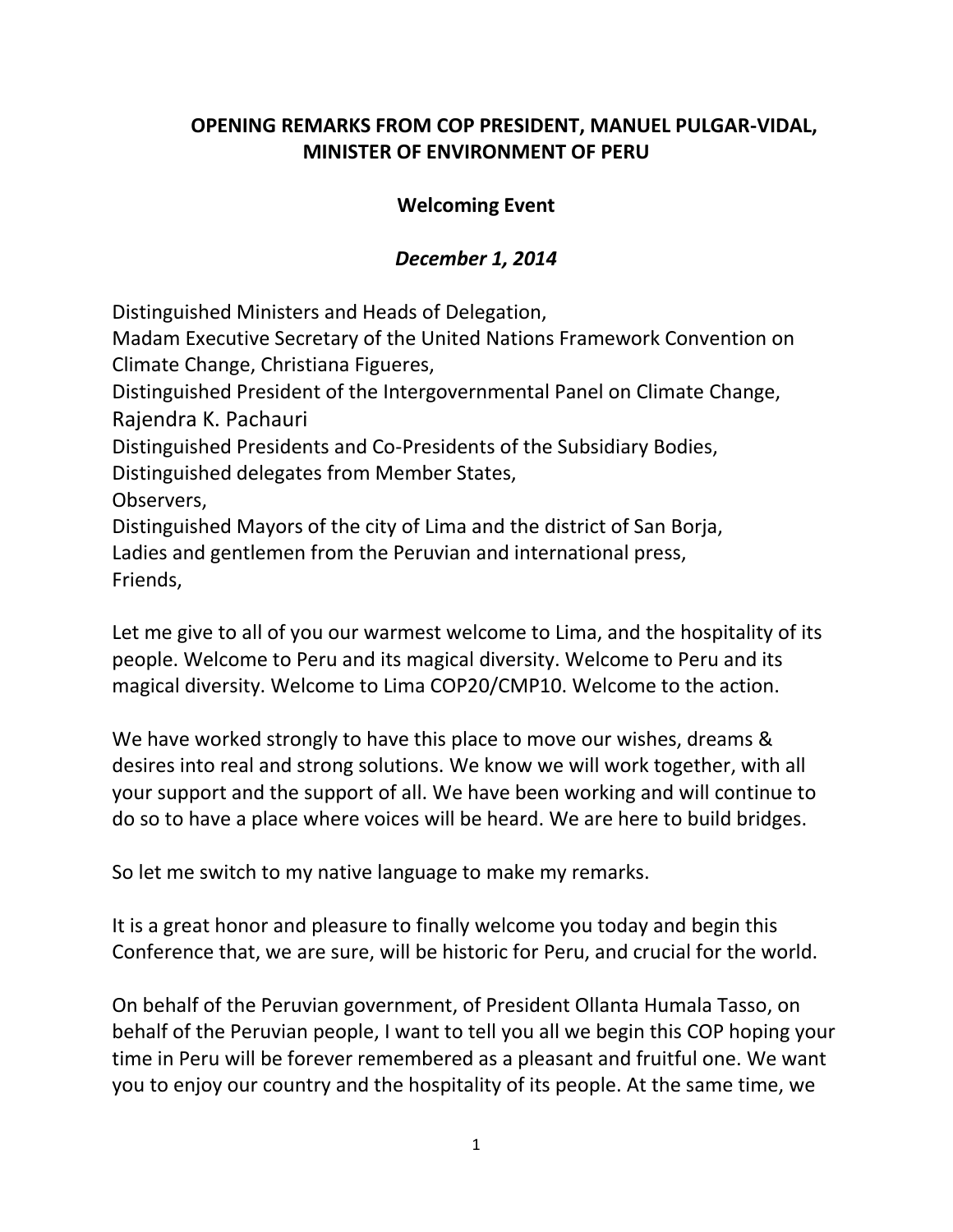want you to find in this COP to provide you with the necessary trust, comfort, and will to agree on the compromises the world requires.

We have prepared this Conference with great determination and hopefulness. We have devoted a great deal of human and economic effort into building this venue and, with the support from the Secretariat, we have organized the services you need for transport, lodging, and communication, so you can engage easily in dialogue with one another. I trust these rooms and gardens will make you feel at home and that you will feel well taken care of, so we can build together here the future of our world's climate! We have the structure and the venue. Now let us provide it with content.

We arrive to Lima preceded by several very positive signals I would like to highlight: the historic announcements on mitigation commitments from some of the world's main emitters, the great public mobilization and informal initiatives launched during the Climate Summit in New York, the auspicious initial capitalization and resource mobilization of the Green Climate Fund, the progress made on the Durban Platform, and of course, the latest report from the Inter-Governmental Panel on Climate Change, issued on November 2, 2014 in Copenhagen, Denmark.

This report contains multiple ineludible messages: never before has there been as much scientific evidence of the social and environmental effects of climate change—at the same time severe and irreversible—. Never before has it been clearer that the window of opportunity to reduce emissions will be soon closed. Never before have the potential, aggravated scenarios that await us, based on more or less demanding trajectories to reduce global emissions, been as precise. Never before has the need to prepare a transformational adaptation process of our cities and productive sectors and enhance their resilience been clearer. Never before have been so neatly defined in front of our eyes the multiple opportunities and economic and environmental co-benefits derived from accelerated mitigation and adaptation action.

The main challenge for this Conference is receiving all these positive signals and messages; let us not throw them away. Let us take this opportunity to build trust, to build on this basis concrete agreements that increase trust among ourselves,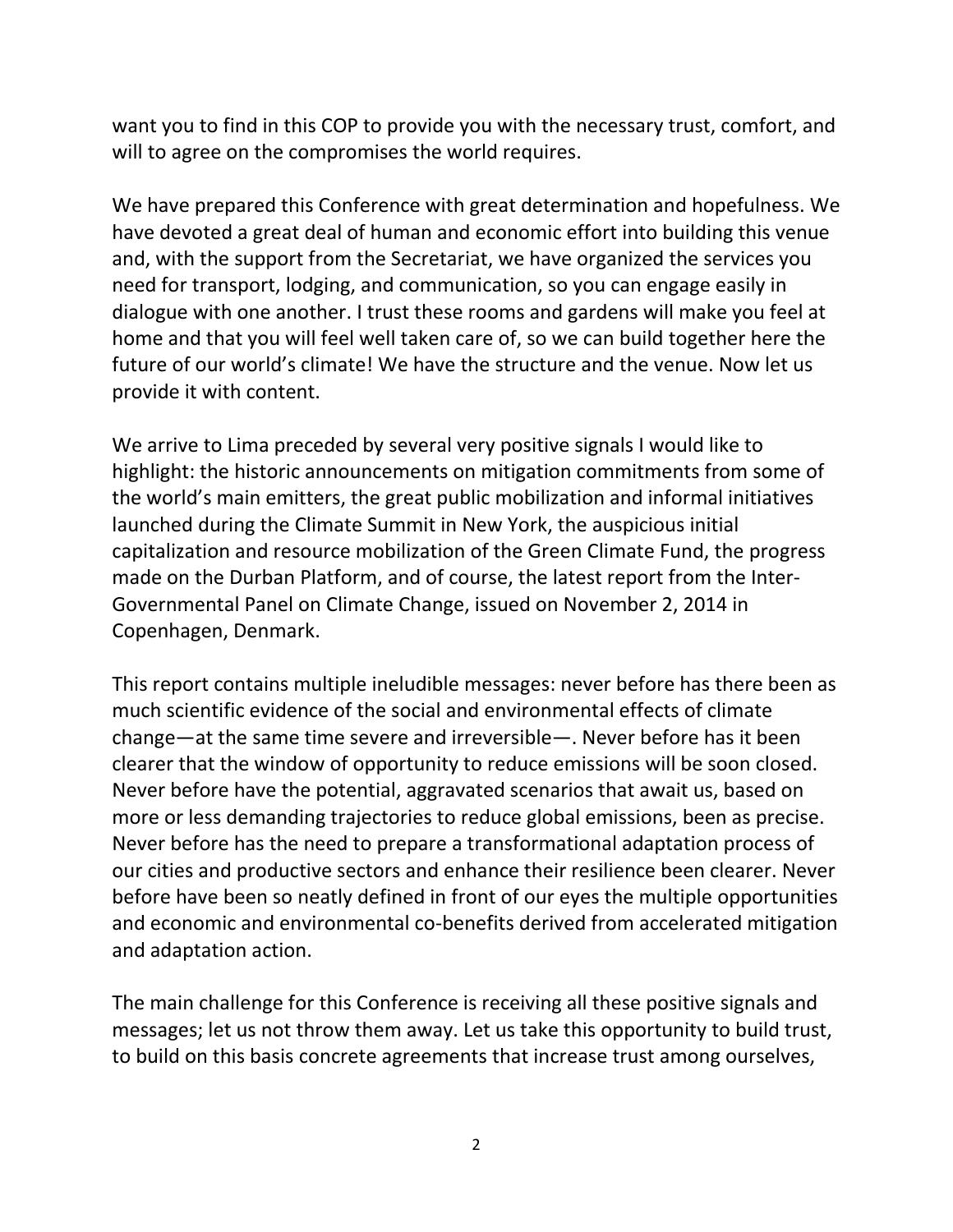and trust in the process from the public opinion. The world is waiting, and the world is not expecting us to fail.

For that reason, I would like to remind you all, during this opening ceremony, of the substantive objectives we have, as the Peruvian Presidency, for this Conference; which, I am sure, we all share:

We want this to be the COP that provides a clear and solid foundation for the new global climate Agreement, through a text that incorporates basic elements that strike a balance between climate action and sustainable development.

At the same time, we would like that, for the first time, all countries without exception, agree on the information we should submit in 2015 to demonstrate our national contributions on climate change.

The substantive capitalization of the Green Climate Fund has demonstrated there is political will to support climate action. Let us acknowledge this effort, and take a substantial leap to strengthen climate finance and its structures. Along these lines, we have a vision for this COP to crystalize an articulation framework to strengthen the financial mechanism in order to scale up the mobilization of resources. We expect the High Level Ministerial Dialogue on climate finance to constitute a decisive political milestone for Ministers to converge around this vision.

We also want COP 20/CMP 10 to launch, through a decision from the Parties and other initiatives, an ambitious process to accelerate climate action prior to 2020, starting with the fulfilment of existing obligations under the Convention and the Kyoto Protocol, and continuing with the exploration of new opportunities with high mitigation and adaptation potential.

We also expect, of course, that the Lima Conference is the COP where adaptation action gives a qualitative leap by broadening and strengthening the National Adaptation Plans (NAPs); the COP in which, for the first time, there is a successful start of mitigation action from developed countries; the COP in which the International Mechanism on Loss and Damage is operationalized; the COP in which we start the implementation phase of the REDD+ Mechanism, and when, in December 8, we celebrate the first "REDD+ Day". Also, we want this COP to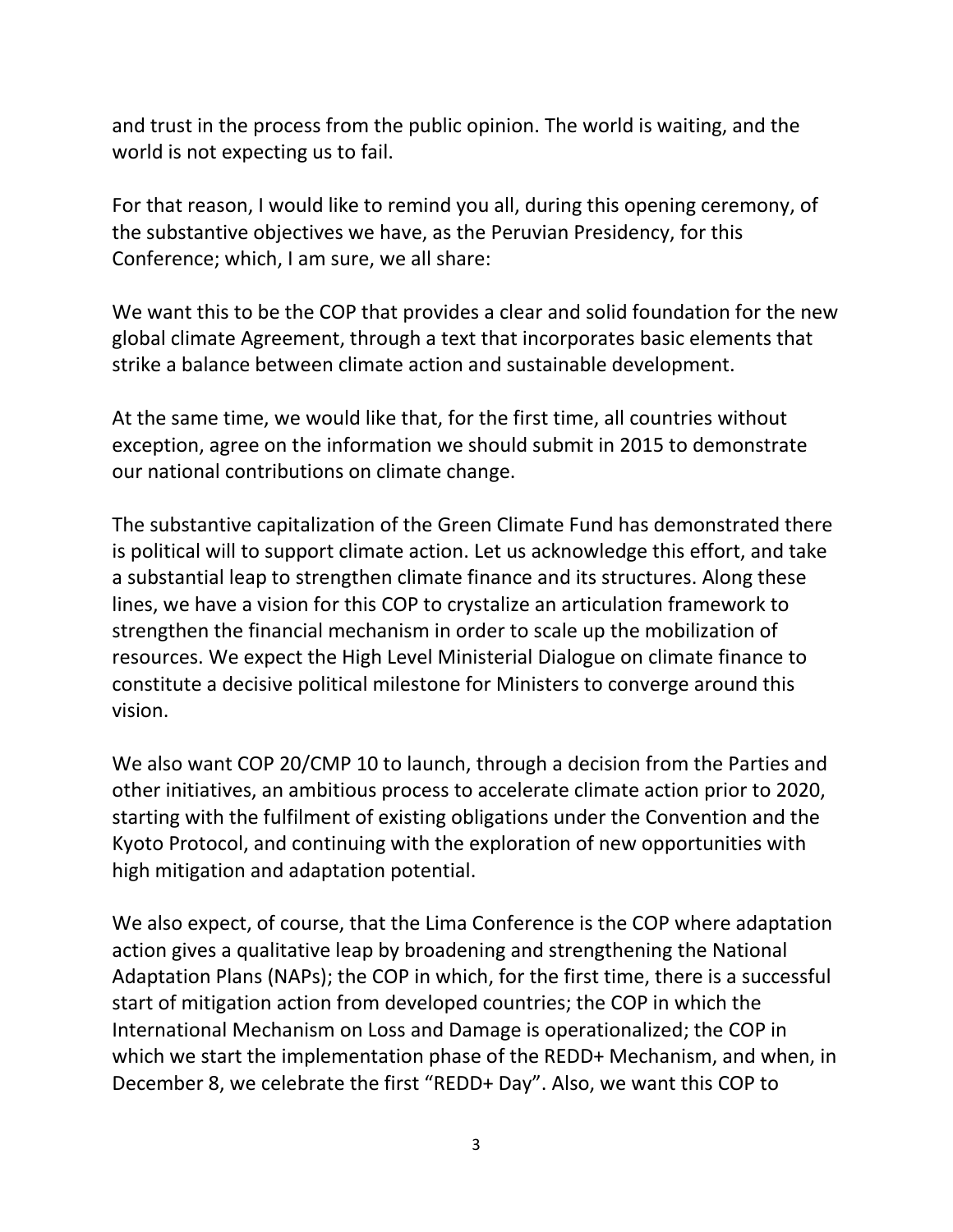produce relevant outcomes on technology transfer, capacity building, gender and climate change, and public participation in climate change, among others.

I therefore urge you to work creatively, constantly and constructively, with all our support.

None of the outcomes we expect is guaranteed. In order to achieve them, the Presidency team and I will personally follow the process closely. We will intervene calling Parties to move forward. We will act with flexibility. When the time comes, we will encourage Parties to concede, facilitate convergence and seek compromises on key issues.

In doing so, we will abide by some key central rules: full transparency, complete inclusiveness, permanent dialogue, consensus-building spirit, and strictly ensuring that this is permanently led and decided by Parties. We want you to own this process. We want to generate, multiply, ensure confidence among us.

I would also like to let you know that Peru expects a Conference that, for the first time, includes a space for high level dialogue and cooperation between Parties and non-State actors, who must be acknowledged and encouraged, and to whom we must also request concrete results. For this reason, we have decided to declare December 11 the Lima Climate Action Day. Also for this, we wish to allow, in this session and others, and I urge you to do so as a sign of participation and inclusion, to have the group that represents women, and the group that represents youth organizations, to take the floor in the middle of session, not at the end. We want to give with this a sign of participation.

This must be the COP that listens to all voices, and for that, Dear Observers, we are very delighted with your presence in this room, and also not far from here, in the space provided by Voices for the Climate. We are delighted to have the wide and enthusiastic presence of thousands of participants from Peru and abroad, representatives from youth organizations, women groups, indigenous people, non-governmental organizations, local governments, and the private sector. This means a lot to us because this is a COP to hear and to be heard. To all of you, listening to Peru at this very moment, I ask you to make this COP the COP of dialogue, innovative ideas, and commitment for action.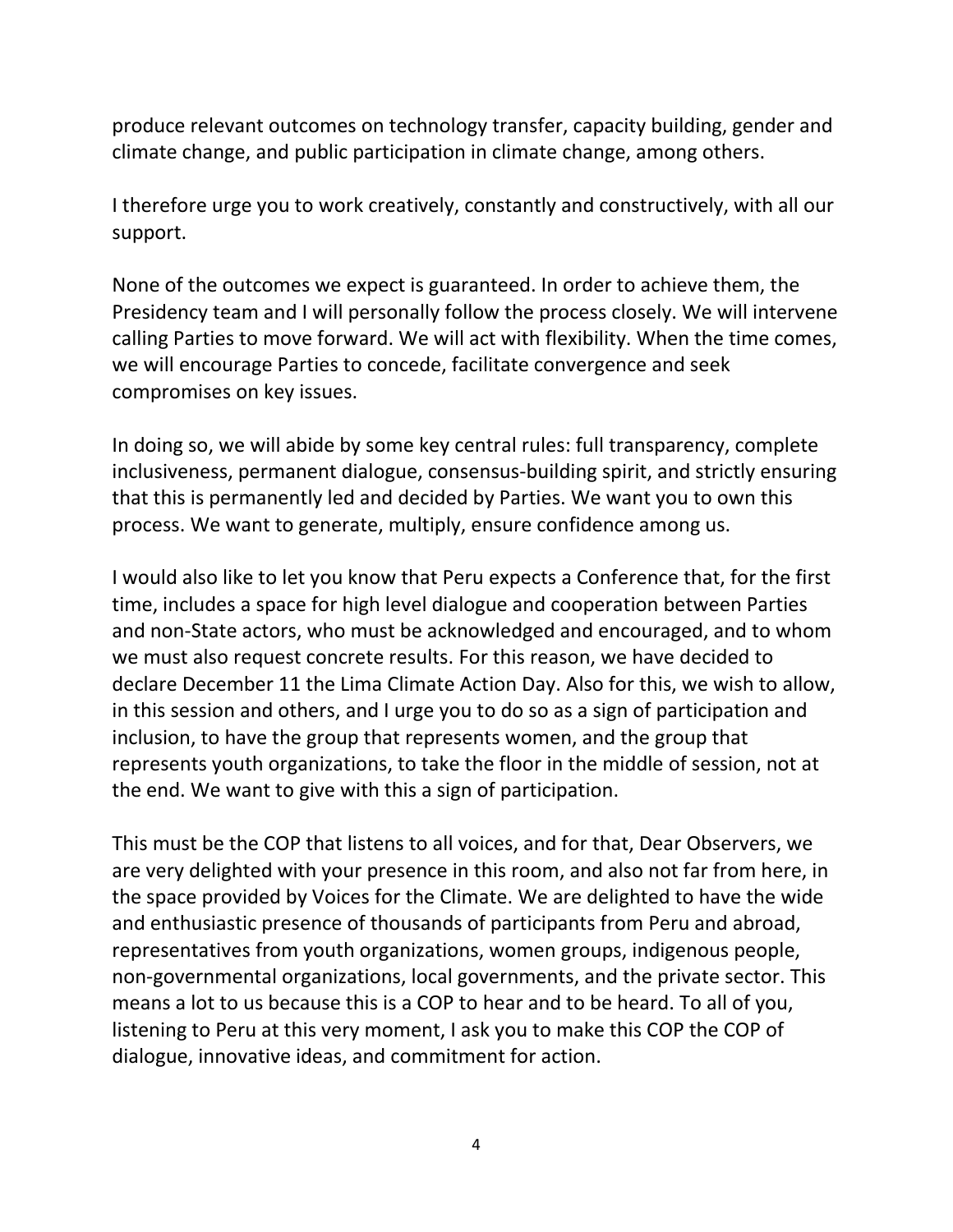Before I finish, I want to let you know we have worked very hard for this COP to leave behind a historic legacy for Peru and its people that radically transform the domestic climate and environmental agenda, through a qualitative leap on regulations and policies, and in the behavior of each and every one of us.

We are also witnessing how this Conference will bring to Peru unprecedented opportunities on international cooperation, support, and projects we will develop together. And we want to generate awareness, as climate change particularly affects the poorest, those who have less.

In this opening ceremony, I want to express my gratitude to the President of the Republic of Peru, Ollanta Humala Tasso, for his vision and his will to make this COP a reality. To my colleagues, Peruvian Ministers from other sectors, for their contributions to the organization and content of this Conference. To distinguished Congressmen, and the Mayors of Lima, San Borja and Surco, thank you very much for hosting this enormous event, the largest one to ever take place in the city.

To you, Christiana, and to your team in Bonn, thank you for engaging with us in such a constructive manner in the organization of this event.

To my good friend Minister Marcin Korolec, and his team in Poland, thank you for assuming this very complex task with remarkable leadership all throughout the year. Poland was demonstrated the fruits of the effort that led to proactive outcomes and decisions as in the Warsaw COP.

I also want to offer in advance our help and support to the Government of France. We know France will play a key role as the host of the upcoming and crucial COP 21 in Paris in 2015.

With these words, I declare open the 20<sup>th</sup> Conference of the Parties of the United Nations Framework Convention on Climate Change, and the  $10<sup>th</sup>$  Meeting of the Parties of the Kyoto Protocol.

In doing so, I want to echo the call made by President Humala in New York in September 1: the time has come to build the greatest alliance in history for climate and development.